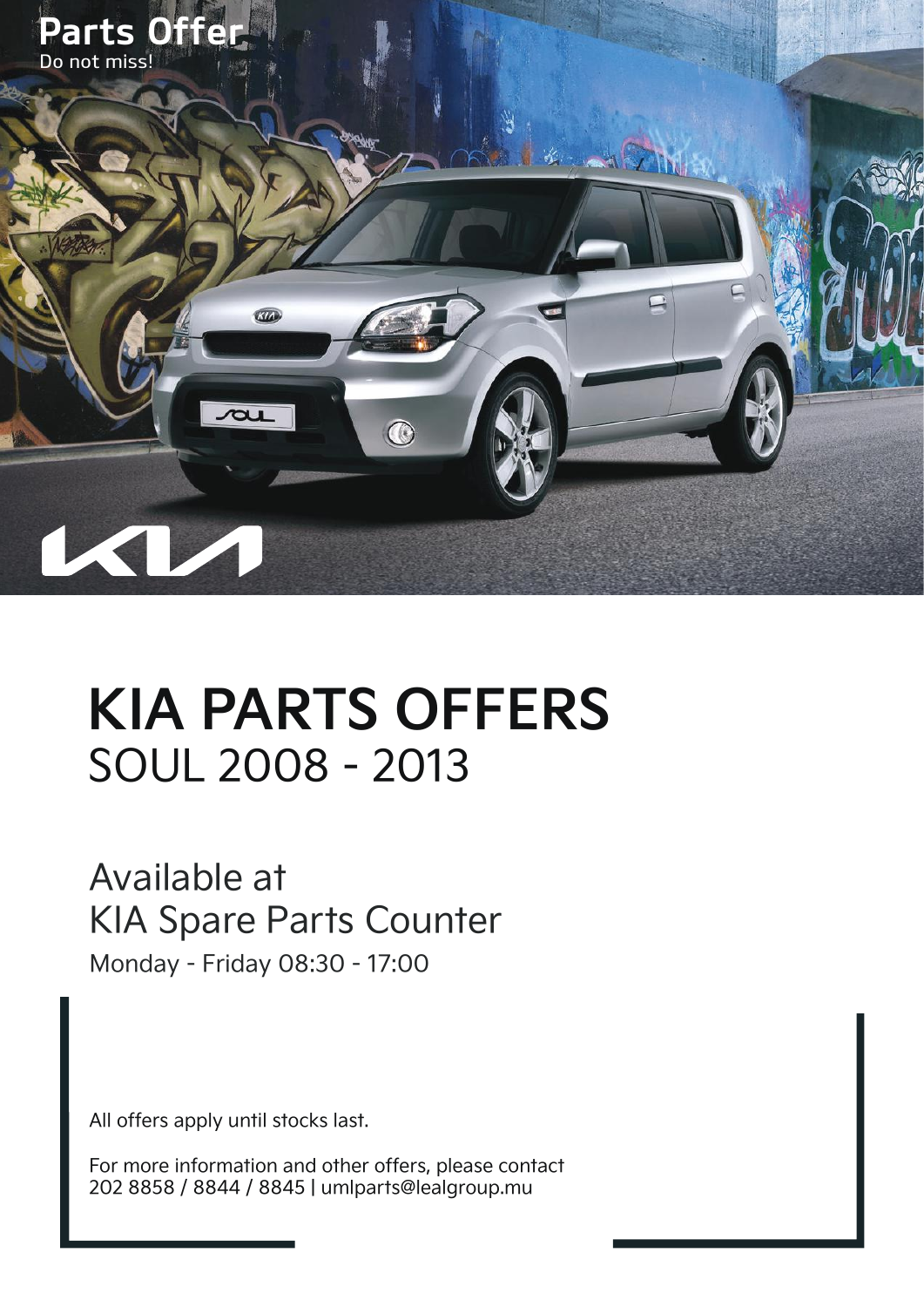| Part No.    | Part Description                    | Qty            | Normal<br>Price    | <b>Discounted</b><br>Price |
|-------------|-------------------------------------|----------------|--------------------|----------------------------|
| 1864210008N | <b>BULB</b>                         | 1              | <del>83</del>      | 13                         |
| 1864765009  | <b>BULB 12V 65W</b>                 | 4              | इटस्त              | 976                        |
| 252122B030  | V RIBBED BELT                       | 1              | स्क्ष्ट            | 207                        |
| 253332K000  | RADIATOR MTG BRACKET ASSY UPR       | 1              | ₩                  | 78                         |
| 253351J000  | <b>INSULATOR RADIATOR MTG UPR</b>   | 1              | ≱₩                 | 40                         |
| 253362K000  | <b>INSULATOR RADIATOR MTG LWR</b>   | 1              | <del>≫</del>       | 47                         |
| 253802K600  | <b>BLOWER ASSY</b>                  | 1              | 15,689             | 7,844                      |
| 254112K000  | <b>HOSE RADIATOR UPR</b>            | 1              | <del>≸≪</del>      | 151                        |
| 287644D150  | <b>GASKET EXHAUST PIPE FR</b>       | 1              | <del>368</del>     | 184                        |
| 291202K500  | PNL UNDER COVER RH                  | 1              | 1045               | 209                        |
| 291302K100  | PNL-UNDER COVER LH                  | 1              | ষ্ট≵               | 166                        |
| 291352K000  | <b>GUARD AIR LH</b>                 | 1              | ≫€                 | 105                        |
| 291362K000  | <b>GUARD AIR RH</b>                 | 1              | <del>≢∤</del>      | 142                        |
| 391603C200  | <b>RELAY MAIN</b>                   | 1              | <del>≫€</del>      | 107                        |
| 4337426000  | RING-SYNCHRONIZER(4,5,6)            | $\overline{2}$ | ‡¥€⊄               | 580                        |
| 4339426200  | RING-SYNCHRONIZER(3RD)              | $\overline{2}$ | 2,970              | 594                        |
| 5274537000  | <b>WHEEL BEARING NUT</b>            | 4              | <del>≥৪</del>      | 50                         |
| 546112K000  | <b>INSULATOR STRUT ASSY</b>         | 4              | ₩                  | 568                        |
| 546502K200  | SHOCK ABSORBER ASSY FRONT LH        | 1              | 5,584              | 2,792                      |
| 548132K100  | <b>BUSH STABILIZER BAR</b>          | 3              | <del>560</del>     | 112                        |
| 581102K100  | <b>BRAKE ASSY FR LH</b>             | 1              | 12,748             | 6,359                      |
| 581102K500  | CALIPER BRAKE ASSY FR LH            | 1              | 77,847             | 2,362                      |
| 581302K100  | CALIPER BRAKE ASSY FR RH            | 1              | 12,748             | 6,359                      |
| 581302K500  | CALIPER BRAKE ASSY FR RH            | 1              | ⊅क्षद्र            | 2,363                      |
| 581802KA10  | CALIPER KIT FR BRAKE LH             | 1              | 7665               | 1,521                      |
| 584112K300  | <b>DISC BRAKE ASSY RR</b>           | $\overline{2}$ | <b>DROGI</b>       | 1,219                      |
| 587372K000  | <b>HOSE BRAKE RR LH</b>             | 1              | $\sharp\ast\alpha$ | 236                        |
| 587382K001  | <b>HOSE WHEEL RR RH</b>             | 1              | **                 | 237                        |
| 641012K050  | <b>MEMBER RADIATOR SUPPORT ASSY</b> | 1              | 12,926             | 2,585                      |
| 663112K300  | PANEL FENDER LH                     | 1              | 5,728              | 1,346                      |
| 663212K500  | PANEL FENDER RH                     | 1              | 5,728              | 3,364                      |
| 664002K510  | PANEL HOOD ASSY                     | 1              | 77963              | 3,593                      |
| 760042K060  | PANEL DOOR ASSY FRT RH              | 1              | क्त्स्द्र          | 9,286                      |
| 770042K060  | PANEL DOOR ASSY RR RH               | 1              | 7741               | 3,482                      |

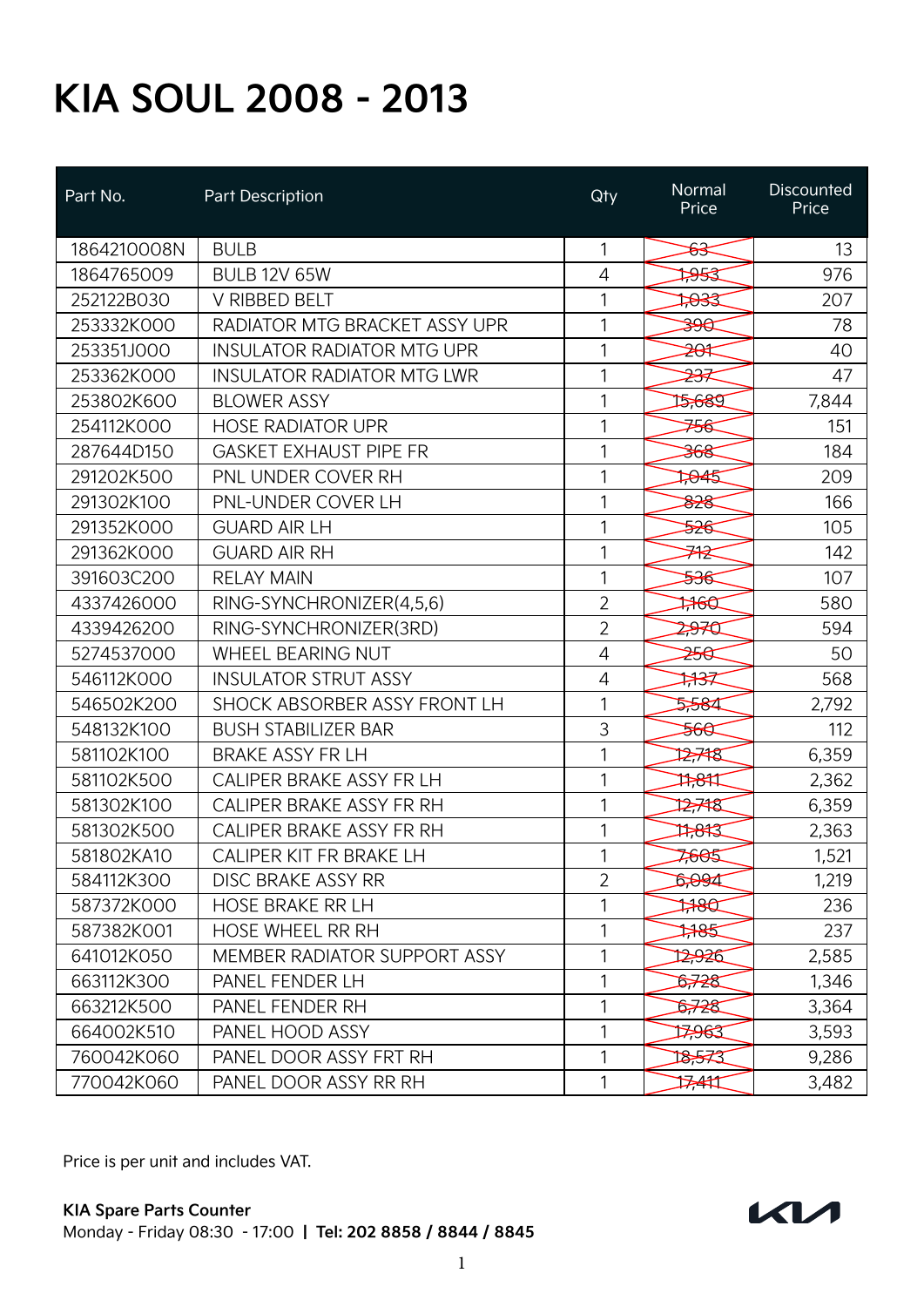| Part No.     | Part Description                      | Qty            | Normal<br>Price   | <b>Discounted</b><br>Price |
|--------------|---------------------------------------|----------------|-------------------|----------------------------|
| 791102K000   | HINGE HOOD ASSY LH                    | 1              | ₩₩                | 221                        |
| 793203K000   | HINGE ASSY FR DR RH                   | 1              | ⋙                 | 143                        |
| 813102K030   | LATCH DOOR ASSY FRT LH                | 1              | 3,560             | 712                        |
| 819992K000   | <b>KEY BLANKING</b>                   | 1              | <del>≫∕€</del>    | 75                         |
| 822102K000   | W/STRIP DOOR BELT ASSY FRT LH         | 1              | ≠¥\$              | 709                        |
| 824012K001   | <b>REGULATOR DOOR WINDOW ASSY FRT</b> | 1              | 2,555             | 911                        |
| 824022K001   | <b>REGULATOR DOOR WINDOW ASSY FRT</b> | 1              | 2,555             | 911                        |
| 824112K000   | DOOR GLASS WINDOW FRT LH              | 1              | 5,026             | 1,005                      |
| 824212K010   | <b>GLASS DOOR WINDOW FRT RH</b>       | 1              | 5,486             | 1,097                      |
| 825302K000   | RUN DOOR W/DOW GLASS ASSY LH          | 1              | ₩                 | 384                        |
| 826512K510   | HANDLE DOOR ASSY LH & RH              | 1              | 7092              | 546                        |
| 826652K500   | DOOR BASE HANDLE ASSY FRT RH          | 1              | ୫୫≉               | 179                        |
| 832102K000   | W/STRIP DOOR BELT ASSY RR LH          | 1              | $\frac{1}{2}$     | 729                        |
| 834112K010   | <b>GLASS WINDOW DOOR RR LH</b>        | 1              | <del>3,97</del> 9 | 796                        |
| 834212K010   | <b>GLASS WINDOW DOOR RR RH</b>        | 1              | 3,979             | 796                        |
| 841162K000   | FILM ANTI CHIPPG LH                   | 1              | <del>385</del>    | 77                         |
| 841262K000   | FILM ANTI CHIPPG RH                   | 5              | <del>≵⊀</del>     | 50                         |
| 841422K000   | <b>FENDER INSULATOR RH</b>            | 1              | <del>₩</del>      | 74                         |
| 852102K010QW | SUNVISOR ASSY LH                      | 1              | 3,664             | 733                        |
| 852202K010QW | <b>SUNVISOR ASSY RH</b>               | 1              | <del>4,32</del> 9 | 866                        |
| 858222K100QW | COVER-FR PILLAR BLANKING, RH          | 9              | <del>≳ح</del>     | 27                         |
| 861102K000   | <b>GLASS WINDSHIELD ASSY</b>          | 1              | 27,91T            | 4,384                      |
| 861312K000   | <b>MOULDING GLASS WINDSHIELD</b>      | 1              | ≄₩                | 219                        |
| 863003R200   | <b>EMBLEM-SYMBOL MARK KIA</b>         | 1              | ‡≄⊰‡              | 716                        |
| 863102K000   | <b>EMBLEM SOUL</b>                    | 1              | ₩                 | 426                        |
| 863202K000   | ORNAMENT-KIA                          | 1              | ‡87ंद्र           | 937                        |
| 863502K050   | <b>GRILLE RADIATOR ASSY</b>           | 1              | फुस्ट             | 306                        |
| 863912K000   | <b>BLACK TAPE DOOR FRAME FRT RH</b>   | 1              | $\ast\ast$        | 32                         |
| 863922K000   | BLACK TAPE DOOR FRAME RR RH           | 1              | <del>34€</del>    | 69                         |
| 865112K060   | <b>COVER BUMPER FR</b>                | $\overline{2}$ | 10,523            | 5,261                      |
| 865122K060   | COVER BUMPER ASSY FR CTR              | 1              | 5,026             | 2,513                      |
| 865122K540   | COVER ASSY FR BUMPER CTR              | 1              | 5,026             | 2,513                      |
| 865172K000   | CAP HOOK FR                           | 1              | ≱¥≳               | 48                         |
| 865172K520   | <b>HOOK CAP FR</b>                    | $\overline{2}$ | ≱4≵               | 48                         |

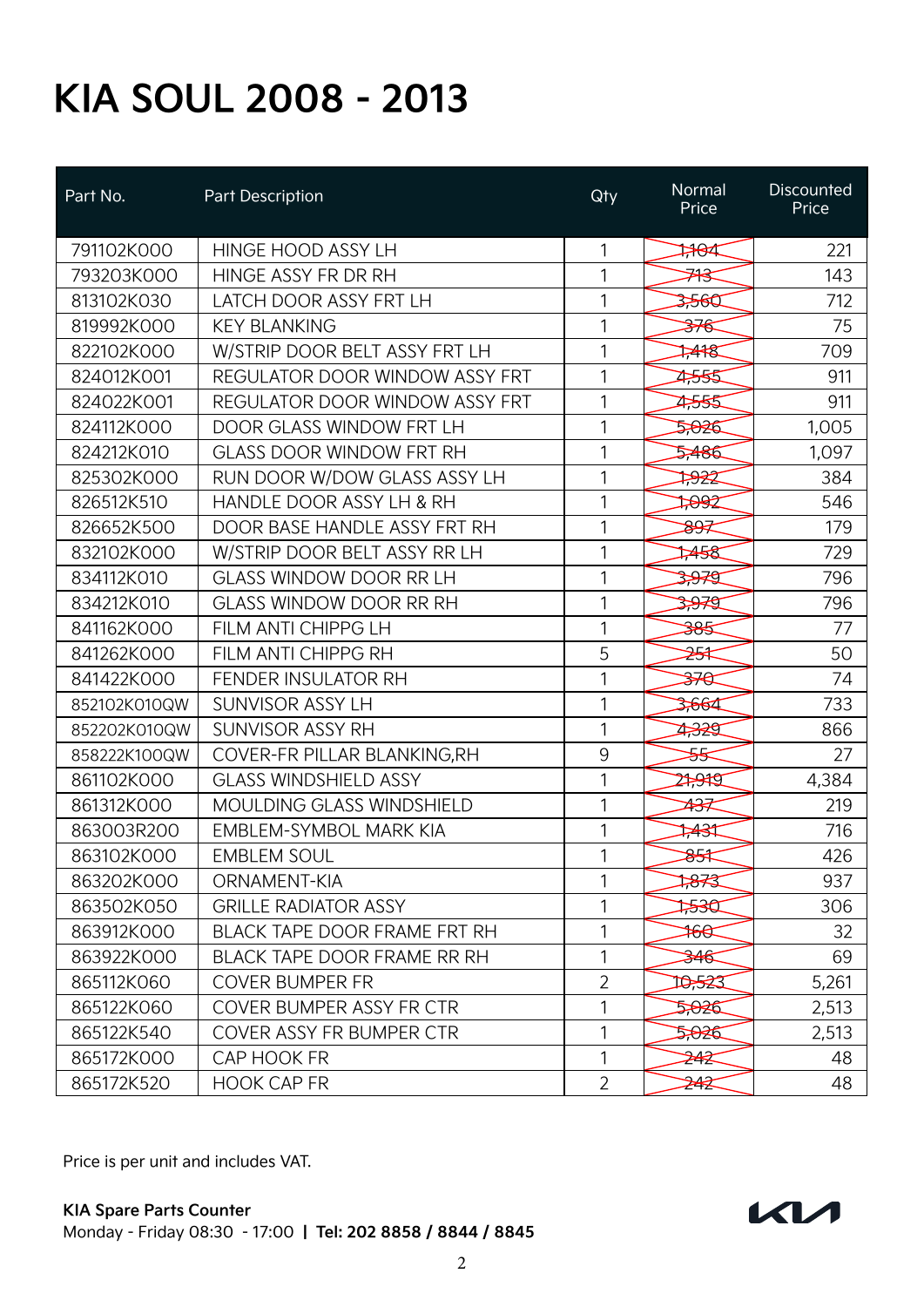| Part No.   | Part Description                     | Qty            | Normal<br>Price  | Discounted<br>Price |
|------------|--------------------------------------|----------------|------------------|---------------------|
| 865202K030 | <b>BUMPER ENERGY ABSORBER FR</b>     | 1              | ‡875             | 937                 |
| 865202K510 | ABSORBER BUMPER ENERGY FR            | 1              | ‡୫⊀\$            | 937                 |
| 865252K000 | <b>FRONT BUMPER LIP</b>              | 1              | ‡स्रद्           | 202                 |
| 865252K500 | LIP FR BPR                           | 1              | 7872             | 202                 |
| 865302K150 | RAIL BUMPER ASSY FRT                 | 1              | 7,91             | 982                 |
| 865512K500 | BRKT FR BUMPER UPR SIDE MTG LH       | 1              | ≱4≵              | 48                  |
| 865522K000 | BRACKET MTG BUMPER UPR FRT RH        | 1              | 242              | 121                 |
| 865522K500 | BRKT FR BUMPER UPR SIDE MTG RH       | 1              | ≱¥               | 48                  |
| 865532K500 | BRKT FR BUMPER SIDE SUPT LH          | 1              | <del>368</del>   | 74                  |
| 865542K500 | BRKT FR BUMPER SIDE SUPT RH          | 1              | <del>368</del>   | 74                  |
| 865612K000 | <b>MESH BUMPER CENTER FRT</b>        | $\mathbf{1}$   | ≫⊰               | 615                 |
| 865632K510 | MOULDING BUMPER FR LH                | 1              | <del>১∑</del>    | 124                 |
| 865642K050 | MOULDING BUMPER FRT RH               | 1              | 449              | 224                 |
| 865652K500 | BRKT FR BPR UPR CTR LH               | $\overline{2}$ | <del>276</del>   | 55                  |
| 865662K500 | BRKT FR BPR UPR CTR RH               | $\overline{2}$ | <del>≱∕€</del>   | 55                  |
| 865712K000 | BRACKET BUMPER MTG FRT LH            | $\overline{2}$ | 483              | 97                  |
| 865732K500 | BRKT FR BUMPER SIDE LWR MTG          | $\overline{2}$ | <del>368</del>   | 74                  |
| 866302K510 | RAIL BUMPER ASSY RR                  | 1              | \$728            | 3,364               |
| 866612K520 | REAR BUMPER MOULDING UPR CTR         | 1              | <del>483</del>   | 242                 |
| 868122K050 | <b>GUARD WHEEL ASSY FRT RH</b>       | 1              | ⊯≄इ              | 350                 |
| 868222K050 | <b>GUARD WHEEL ASSY RR RH</b>        | 1              | ≱ধ               | 104                 |
| 87539C5000 | REAR DOOR ANTICHIPPING FILM LH       | 1              | <del>ઋ</del>     | 159                 |
| 876102K251 | MIRROR REAR VIEW ASSY O/S LH         | 1              | <del>⊅≥3</del> 4 | 1,447               |
| 876202K251 | MIRROR VIEW ASSY O/S RR RH           | $\overline{2}$ | 7234             | 1,447               |
| 876212K020 | <b>HOLDER MIRROR ASSY RR RH</b>      | $\overline{2}$ | <del>87</del> ⊄  | 437                 |
| 876212K050 | MIRROR HOLDER ASSY RR RH             | 1              | ≫                | 267                 |
| 87731C5200 | <b>GARNISH ASSY SIDE RR DR LH</b>    | 1              | 2596             | 2,298               |
| 877712K100 | <b>GARNISH ASSY FENDER LH</b>        | 1              | $\frac{1}{2000}$ | 212                 |
| 877722K100 | <b>GARNISH ASSY FENDER RH</b>        | 1              | ≭¥≭              | 284                 |
| 878102K000 | <b>GLASS &amp; MOULDING QTR ASSY</b> | $\overline{2}$ | 2965             | 1,194               |
| 918902K221 | WIRING BUMPER EXTENSION ASSY         | 1              | 4344             | 2,172               |
| 921012K050 | LAMP HEAD ASSY LH                    | 1              | 13,352           | 6,676               |
| 921022K050 | <b>LAMP HEAD ASSY RH</b>             | 1              | ⊅୫€Σ             | 2,670               |
| 922022K000 | LAMP FOG ASSY FRT RH                 | 1              | <del>3,61</del>  | 722                 |